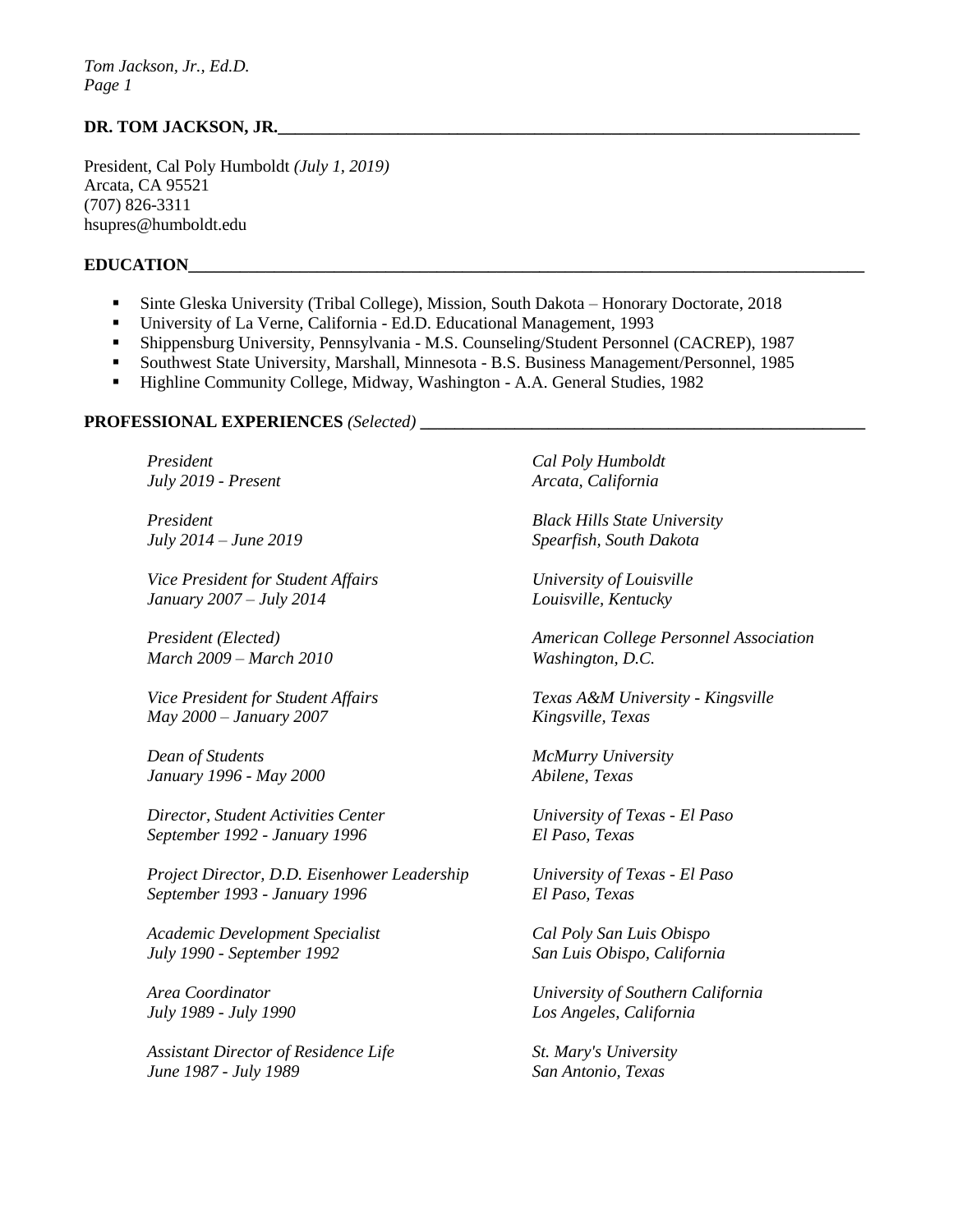## PROFESSIONAL ORGANIZATION INVOLVEMENT *(Selected)*

### **Current**

- **CSU Technology Steering Committee, 2022-Present**
- CSU Program for Education & Research in Biotechnology (CSUPERB), President's Council, 2021-Present
- Council on Ocean Affairs, Science, and Technology (COAST), President's Council, 2021-Present
- Council for the Advancement of Standards, Advisory Board, 2020-Present
- CSU Agricultural Research Institute (ARI), Board of Governors, 2019-Present
- California Collegiate Athletic Association, President's Council, 2019-Present
- National Collegiate Athletic Association (NCAA), Div. II Equity & Inclusion Committee, 2019-21

## American Association of State Colleges & Universities (AASCU)

- Committee on Sustainable Development, 2014-18; Chair, 2017-18; Vice Chair, 2015-17
- Committee on International Education, 2014-18; Vice Chair, 2017-18
- Council of State Representatives (South Dakota), 2014-17
- Advisory Committee, 2015 New President's Academy, 2014-15
- New President's Academy, La Jolla, CA, 2014-15

## American College Personnel Association (ACPA)

- Past President & Governing Board Member, 2010-11
- **President & Governing Board Member, 2009-10**
- ACPA/NASPA Consolidation Steering Team, 2008-11
- Vice President (President-Elect) & Governing Board Member, 2008-09
- Board of Trustees, Educational Leadership Foundation, 2007-10
- Donna M. Bourassa Mid-Level Manager Institute (Invited) Faculty, Charleston, SC, University of Indiana, & University of Louisville, January 2002-08; Coordinator 2006-08
- Senior Student Affairs Officer Practitioner Program (Selected), 2004-08
- Governance Task Force Member, 2004-05
- 2006 National Convention Program Committee, General Programs Co-Chairperson, 2004-06
- Administrative Leadership (Commission I) Past-Chair, 1998-00; Chair, 1996-98; Chair-Elect, 1995-96; Development Team, Mid-Level Manager Modules (Invited), one of five national educators chosen by ACPA to develop this training program, 1995-00; Elections Coordinator, 1993-94; Directorate Body, 1992-95; Midlevel Task Force, 1992-95; Newsletter Co-Editor, 1992-95; Liaison to the Standing Committee for Men, 1992-94
- Practice Agenda Chair: Collaboration and Accountability Listserv Discussion, 1998-99
- 1999 National Convention Program Committee, Exhibits Co-Chairperson, 1997-99

#### National Association of Student Personnel Administrators (NASPA)

- Kentucky State Director, 2008-09
- Region III Advisory Board, 2005-07, 2008-09
- <sup>2008</sup> National Conference Program Committee, Pre-Conference Programs Co-Chairperson, 2006-08
- Region III New Professional's Institute Director, Radford University, Fall 2005-07
- Region III New Professional's Institute Faculty, Trinity University, Summer 2004, 2005
- Senior Student Affairs Institute, Washington, D.C., 2001
- Northern California Continuing Education Committee, 1990-92
- Region VI Threatening Opportunities Highlights Conference, University of the Pacific, Co-Chairperson, 1992
- Region VI Mid-level Managers Institute, Ogden, UT, 1991
- Region VI Embracing Pluralism Highlights Conference, Chairperson, 1990-91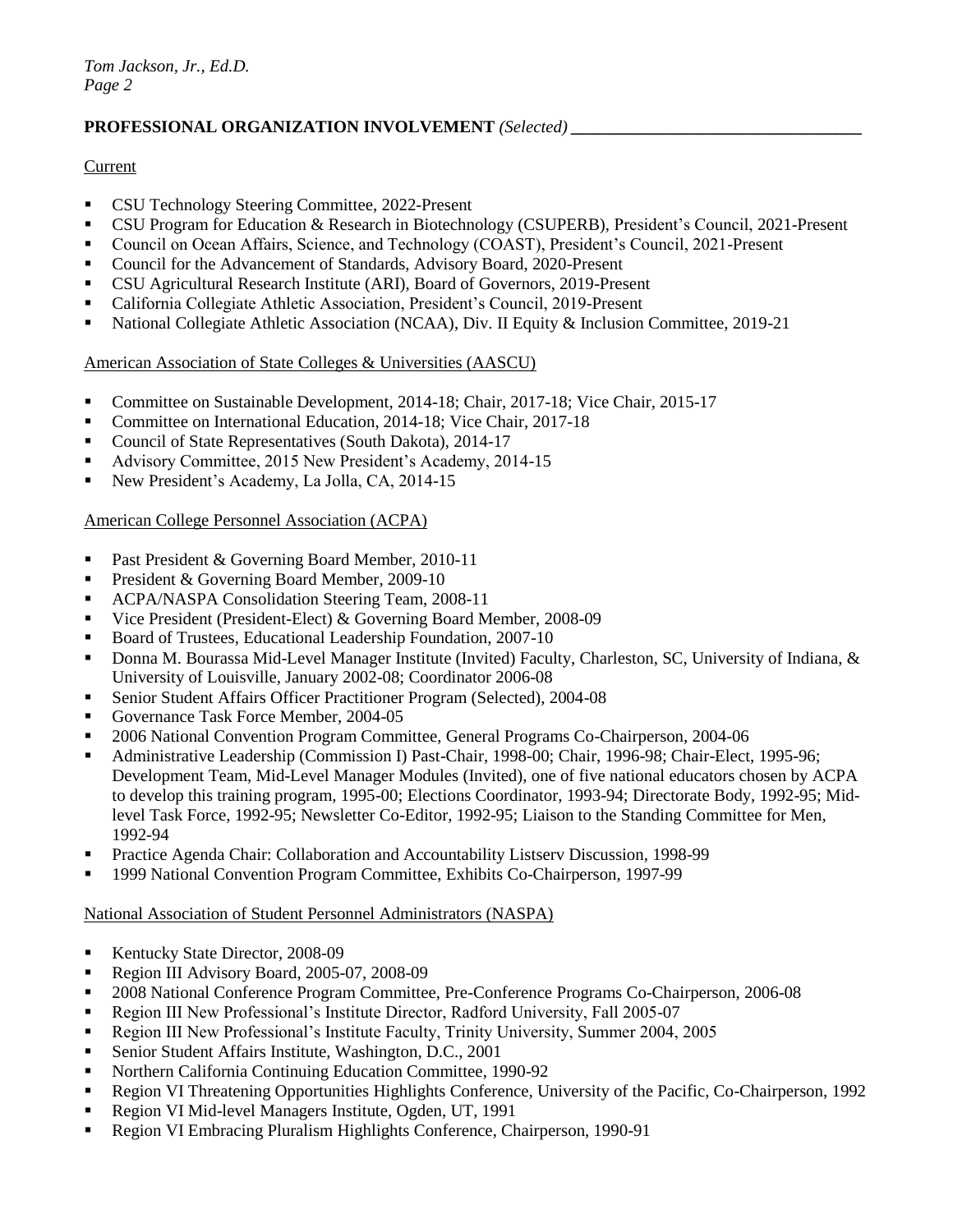Region VI Gender Issues, Stereotypes, and Relationships Workshop Committee, 1990-91

# **INTERNATIONAL, NATIONAL, REGIONAL, & PANEL PRESENTATIONS** *(Since 2010)* **\_\_\_\_\_\_\_\_\_\_\_\_**

*\* coordinating presenter/speaker*

- "Starting a New Presidency in a Virtual World: Lessons learned and future directions for presidential engagement," Invited Panelist," American Council on Education, San Diego, March 2022
- "Leading from the Unique Role of the AVP: The strength of number 2," Invited Panelist, NASPA 2021.
- "Public Health vs. Economic Development: University impact & considerations," Invited Speaker, Indiana Guard Reserve 19<sup>th</sup> Medical Regiment, May 2020
- "The Public Private Partnership: Trending for Success," Invited Panelist, Public-Private Partnership Higher Education Summit, San Diego, CA, October 2019
- "From Student Affairs to the Presidency," Invited Panelist, Student Affairs Live with Keith Edwards, Online, October 2019
- "Grandma's Dream: 1st in the family," Commencement Address, Western Dakota Technical Institute, Rapid City, SD, Spring 2018\*
- "President's Panel: Strategies to prepare CSAOs for presidencies," Invited Panelist, NASPA, Philadelphia 2018
- "Simple Strategies for Getting Veterans Issues onto a President's or Chancellor's Agenda," Invited Speaker, Service to Civilian Summit, University of Alabama, Birmingham 2016\*
- "It's About the Student: Managing upward on student veteran issues," Invited Speaker, NASPA Symposium on Military-connected Students, Orlando 2016\*
- "Reflections as a New President," Invited Speaker, AASCU Summer Council, Denver 2015\*
- "Informal Business Sector Development in Botswana," Invited Panel Chairperson, Botswana Tertiary Education Conference, Gaborone, Botswana, March 2015\*
- "From 'Silo' to Institutional Agenda: A Presidential Point of View," President's Panel with Robert Glenn, Bonita Jacobs, & Scott Evenbeck, First Year Experience Annual Conference, Dallas, 2015
- "Perspectives of a President," Closing Speaker, South Dakota College Personnel Association, Mitchell, SD, 2015\*
- "Maintaining Professional Perspective in the Workplace," Invited Speaker, Education City Residence Life, Qatar Foundation, Doha, Qatar, Spring 2014\*
- "Creating Campus Vibrancy and Student Engagement ," Sponsored Symposium on International Education, University of Zagreb, Zagreb, Croatia, Fall 2013\*
- "Overcoming Impediments to Establishing a Professional Development Culture on Your Campus," Caribbean Tertiary-Level Personnel Association, Bridgetown, Barbados, 2013\*
- "The Glass Ceiling: Where are the Black Student Affairs Professionals," NASPA, Orlando, 2013
- "African-American Summit," Guest Faculty/Panelist, NASPA, Denver, 2004; NASPA, Orlando, 2013
- "Various Views on Internationalization of Higher Education," International Association of Universities Conference, San Juan, Puerto Rico, Fall 2012
- "Careers in Higher Education," Southwest Minnesota State University, Marshall, MN, Fall 2012\*
- "Changing Campus Culture: Business Affairs and Student Affairs Working Together," ACPA, Louisville, 2012; NACUBO, Washington, D.C., 2012
- "Serving the World through International Service Learning: A partnership between academic and student services," Asian Pacific Student Services Association Annual Conference, Manila, Philippines, Summer 2012\*
- "Designing and Implementing Professional Development Opportunities for Your Student Services Staff," Caribbean Tertiary-Level Personnel Association, Montego Bay, Jamaica, 2012\*
- "The Birds and the Bees," University Commencement Speaker, Southwest Minnesota State University, Marshall, MN, Spring 2012\*
- "Linking Transfer Students and International Education: A Partnership Between Academic and Student Affairs," The National Institute for the Study of Transfer Students Annual Conference, Jacksonville, FL, 2011\*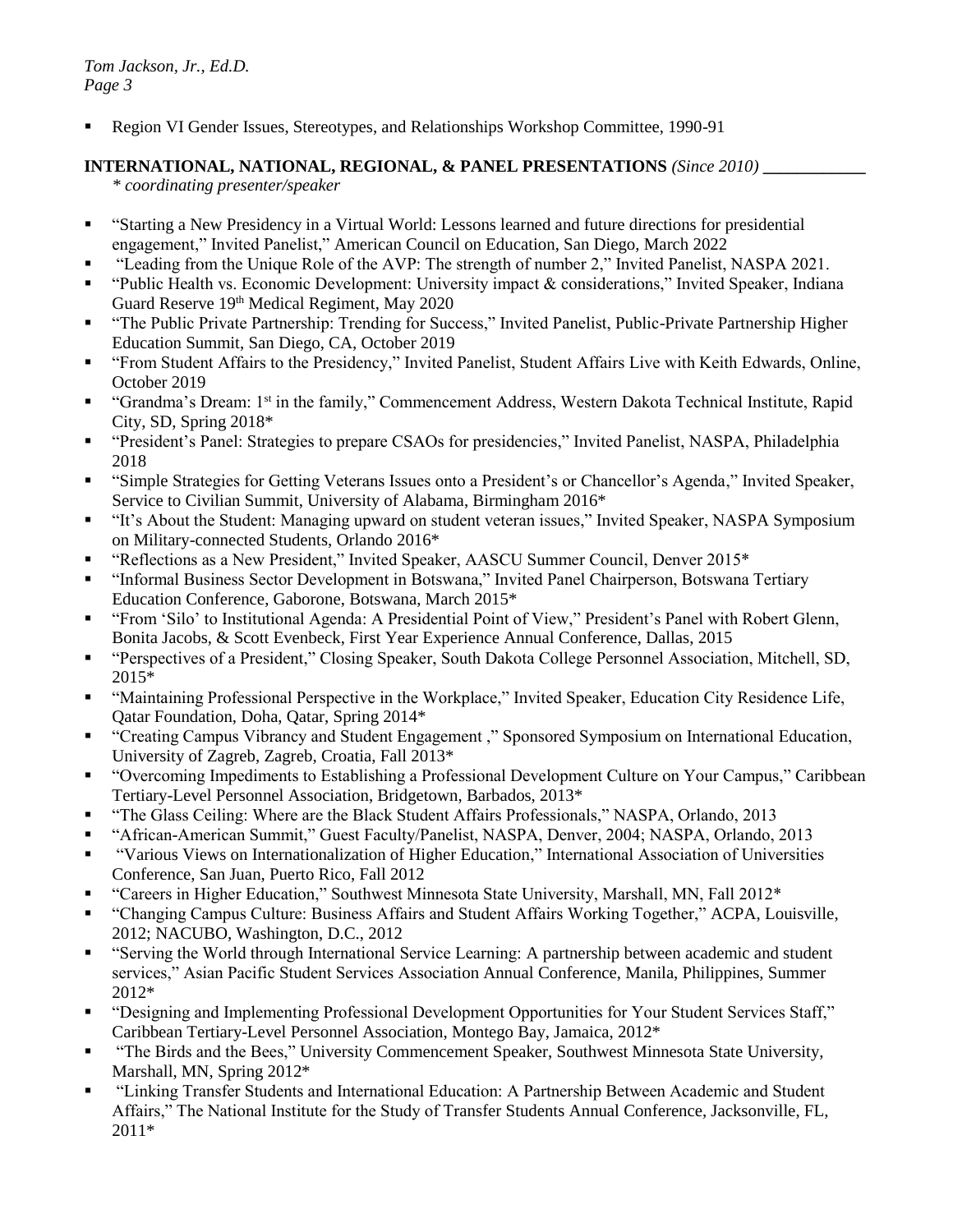- "Facilitating Collaboration and Promoting Cooperation Between Academic Affairs and Student Affairs," Southern States Communication Association, Memphis, TN, 2010\*
- "ACPA and NASPA Unification Conversation," NASPA, Chicago, 2010; ACPA, Boston, 2010\*

# **PUBLICATIONS, PAPERS, AND RESEARCH** *(Selected)* **\_\_\_\_\_\_\_\_\_\_\_\_\_\_\_\_\_\_\_\_\_\_\_\_\_\_\_\_\_\_\_\_\_\_\_\_\_\_\_\_\_**

- Jackson, T. & Whitlatch, F. (January 2, 2020-Present). Biweekly Column. College Matters. *Times Standard, Eureka, CA.*
- Bolman, A., Rankin J., Jackson, T. (November 28, 2018). Guest Editorial: College partnership provides more opportunities. *Rapid City Journal.*
- Jackson, T. (September 1, 2017). Guest Editorial: A loan for a new truck is debt; college an investment. *Rapid City Journal.*
- Jackson, T., Cuyjet, M. J., Stark, K., & Goldsby-Harris, B. (2013). Overcoming impediments to creating a campus culture of professional development. *Gleanings,13*, http://www.myctlpa.org
- Walker, K.L., Jackson, T., Roberts, G., Hart J.L., & Ludeman, R.B. (2013). Global Citizenship and Tertiary Education: Looking to the future (Part 3 of 3). *ACPA Developments 12*(3).
- Roberts, G., Jackson, T., Hart J.L., Walker, K.L., & Ludeman, R.B. (2013). Global Citizenship and Tertiary Education: Exploring experiential educational examples (Part 2 of 3). *ACPA Developments 12*(2).
- Hart J.L., Jackson, T., Walker, K.L., Roberts, G., & Ludeman, R.B. (Spring 2014). Global Citizenship and Tertiary Education: A time for change (Part 1 of 3). *ACPA Developments 12*(1).
- Roberts, G., Hart J.L., Jackson, T., Walker, K.L., & Ludeman, R.B. (2012). Proceedings from the International Association of Universities 14<sup>th</sup> General Conference: "Global Citizenship and Tertiary Education: Student Learning, Skill Building, and Outcomes," San Juan, Puerto Rico.
- Iackson, T., Fey, C.J., & Ross, L.E. (November 2012). Institutional leadership on serving student veterans. In F.A. Hamrick & C.B. Rumann (Eds.), *Called to serve: A handbook on student veterans and higher education* (255-275). San Francisco: Jossey-Bass.
- Jackson, T., Foster, J.P, Hart, J., Walker, K., Clark, T.J., & Mercer, L. (2012). Proceedings from the Asian Pacific Student Services Association '12: "Serving the World through International Service Learning: A partnership between academic and student services," Manila, Philippines.
- Jackson, T. & Cuyjet, J.M. (2010). Being a professional in student affairs. *Gleanings 11*, 38-42. Caribbean Tertiary Level Personnel Association.
- Jackson, T. (2010). Serving the world through international service learning. *Gleanings 11*, 17-22. Caribbean Tertiary Level Personnel Association.
- Dunkel, N.W. & Jackson, T.R., Jr. (2009). A global view. *ACUHO-I Talking Stick Magazine*, May-June, 36- 45.
- Jackson, T. & Fey, C.J. (February 2006). Recapturing balance and perspective. *NASPA NetResults Ezine*.
- Jackson, T. (2002). Developing an international leadership program for Mexican American students. *Concepts & Connections, 11*(1), 4-8. National Clearinghouse for Leadership Programs. College Park, MD.
- Jackson, T., Russell, A.I., Braverman, D., & Watjen, L.R. (1999). Collaborative partnerships & accountability in student affairs. In J. Paratore, P. Oliaro, A. Wade, L. Blake-Jones, & T. Jackson, *The Practice Agenda Project* (9-15). Washington D.C: American College Personnel Association.
- Jackson, T. (1993). Organizational structures and their effects on new housing professionals' development of effective mid-level administrative skills. *UMI Dissertation Services*, University of La Verne, CA.
- Jackson, T. (1992). Realities of relationships. *ACUHO-I Talking Stick Magazine*, September, 11-12.
- Jackson, T. (1992). Dateline 2000: The New Higher Education Agenda, written by Dale Parnell. 1990. A book review for the *NACADA Journal 12*(2), 61-63.
- Jackson, T. (1991). Learning about the farm. In W.M. Turgeon (Eds.), *The Brown and Gold Review*. Marshall, MN: Southwest Minnesota State University Alumni Association.